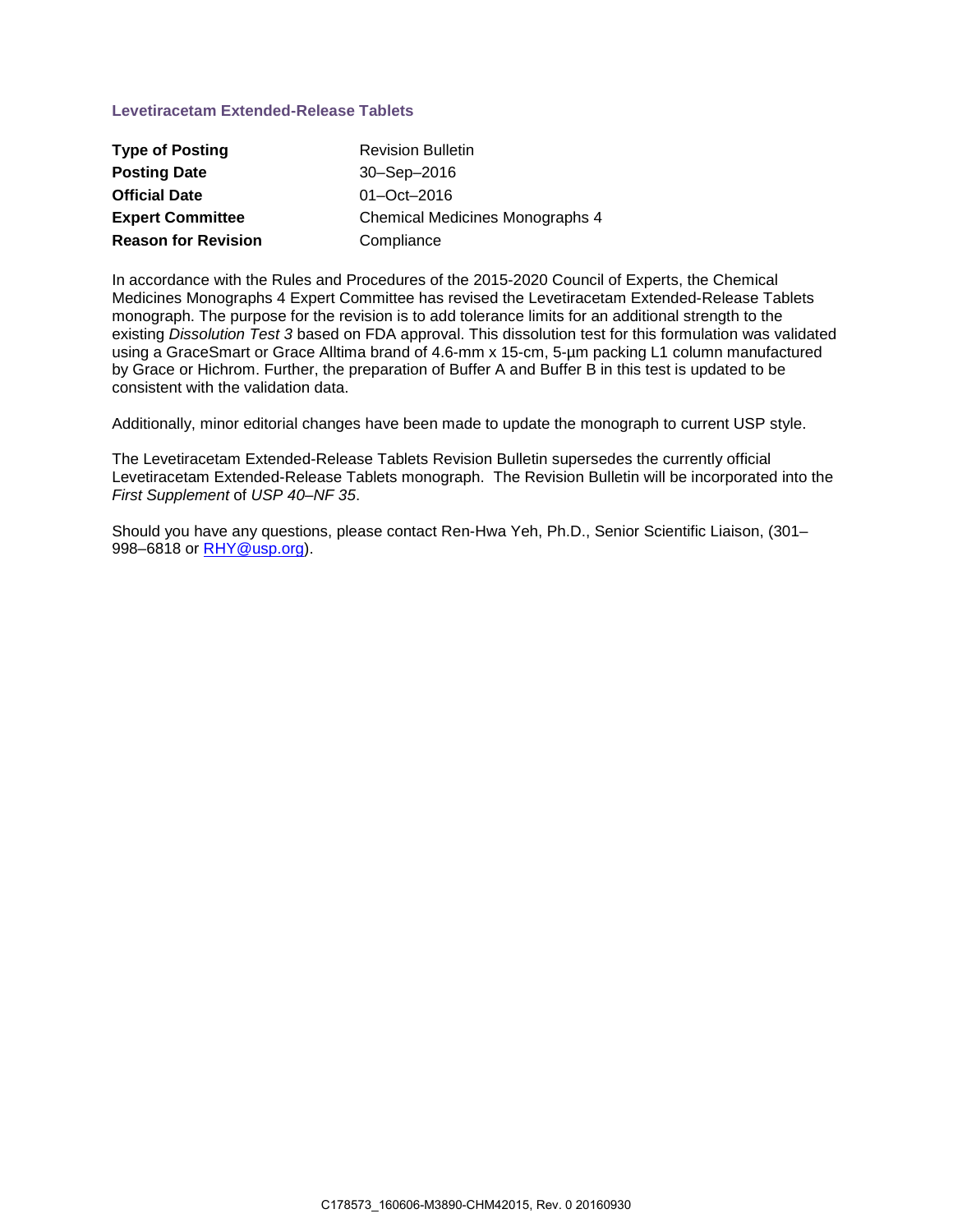# **Levetiracetam Extended-Release**

**DEFINITION**<br>
Levetiracetam Extended-Release Tablets contain NLT 90.0% **Flow rate:** 1.5 mL/min and NMT 110.0% of the labeled amount of levetiracetam **Injection volume:** 10 µL<br>
(C<sub>8</sub>H<sub>14</sub>N<sub>2</sub>O<sub>2</sub>). **INS INS INS INS**

**System suitability**<br> **• A.** The retention time of the major peak of the Sample **Sample:** *Standard solution*<br> *Suitability requirements*<br> *Suitability requirements* Solution corresponds to that of the Standard solution, as<br>obtained in the Assay.<br>Relative standard deviation: NMT 2.0%

- **Buffer:** 1.4 g/L of anhydrous dibasic sodium phosphate Calculate the percentage of the labeled amount of in water. Adjust with phosphoric acid to a pH of 3.5.<br>in water. Adjust with phosphoric acid to a pH of 3.5.<br>Additio **Mobile phase:** taken: Acetonitrile and *Buffer* (10:90)
- **Standard stock solution:** 1.0 mg/mL of USP Leve-<br>tiracetam RS prepared as follows. Weigh a suitable  $r = \frac{R}{2}$  Result =  $\frac{r_u}{r_s} \times \frac{C_s}{C_u} \times 100$ quantity of the Reference Standard into a volumetric<br>
flask. Add *Mobile phase* to fill 60% of flask volume and<br>
tetrahydrofuran to fill 4% of flask volume. Sonicate in<br>
colo water to dissolve. Equilibrate to room tempera
- 
- Sample stock solution: Nominally (L/100) mg/mL of<br>levetiracetam from NLT 5 Tablets prepared as follows, **PERFORMANCE TESTS** where *L* is the label claim in mg/Tablet. Transfer the Tablets to a volumetric flask containing tetrahydrofuran *Change to read:* to fill about 5% of flask volume. Stir for 30 min, and allow to stand for 5 min. Sonicate for 20 min with intermittent shaking. Add *Mobile phase* to fill 80% of • **<sup>D</sup>ISSOLUTION** 〈**711**〉 final volume, and sonicate in cold water for 20 min **Test 1** with intermittent shaking. Add methanol to fill 10% of **Buffer A:** Dissolve 6.8 g of potassium dihydrogen flask volume. Dilute with *Mobile phase* to volume. Cen-<br>flask volume. Dilute with *Mobile phase* to volume. Cen- ph flask volume. Dilute with *Mobile phase* to volume. Cen- <sup>p</sup>hosphate and 0.2 g of sodium hydroxide in 1 L of through a suitable filter of 0.2-um pore size.<br>Alternatively, the *Sample stock solution*, having a nomi-**Nedium:** *Buffer A;* 900 mL
- Alternatively, the *Sample stock solution*, having a nomi- **Medium:** *Buffer A*; 900 mL nal concentration of 3 mg/mL of levetiracetam, may **Apparatus 1:** 100 rpm be prepared as follows. Finely grind NLT 10 Tablets, and transfer an amount equivalent to 750 mg of levetiracetam to a suitable volumetric flask. Add 18% of the flask volume of acetonitrile. Sonicate for 10 min of 3.5 followed by shaking using a mechanical shaker for 10 **Mobile phase:** Acetonitrile and *Buffer B* (10:90) min. Add 18% of the flask volume of water, and **Standard stock solution:** 1.7 mg/mL of USP Leveshake for 15 min using a mechanical shaker. Allow tiracetam RS in the sample to equilibrate to room temperature, and the sample to aim dissolution. the sample to equilibrate to room temperature, and dilute with a mixture of acetonitrile and water (50:50) to volume. Pass a portion of the solution through a time of acetonitrile and water (50:50) **Standard solution:** (L/900) mg/mL of USP Leve-<br>to volume. Pass a portion of the solution through a tiracetam RS in *Medium* from
- **Sample solution:** Nominally 0.08 mg/mL of leve-<br>tiracetam in *Mobile phase* from *Sample stock solution* Sample solution: Nominally 0.08 mg/mL of leve-<br>tiracetam in *Mobile phase* from *Sample stock solution*<br>**Sample solution:** Pass a portion of the solution under<br>**Chromatographic system**<br>**Chromatographic system**<br>**Chromatogra**

(See Chromatography  $(621)$ , System Suitability.)

Mode: LC<br>Detector: UV 205 nm **Column:** 4.6-mm × 25-cm; 5-µm packing L7 **Tablets Temperatures Column:** 30° **Run time:** 3 times the retention time of levetiracetam **ASSAY Analysis SASAY**<br>• **PROCEDURE**<br>**Ruffer:** 14 g/L of anbydrous dibasic sodium phosphate **Samples:** *Standard solution* and *Sample solution*<br>Calculate the percentage of the labeled amount of

$$
Result = (r_U/r_S) \times (C_S/C_U) \times 100
$$

- 
- 
- 
- 

trifuge for 15 min, and pass a portion of the solution water. If necessary, adjust with 1 N sodium hydroxide

- 
- 

Figure 2. 4, and 8 h<br>**Buffer B:** 1.4 g/L of anhydrous dibasic sodium phos-<br>phate in water. Adjust with phosphoric acid to a pH

- 
- where *L* is the label claim in mg/Tablet. Pass a portion

test through a suitable filter of 0.45-µm pore size.<br>Chromatographic system

(See *Chromatography* 〈621〉*, System Suitability*.) **Mode:** LC **Detector:** UV 205 nm

**Column:** 4.6-mm × 25-cm; 5-µm packing L7

**Temperatures**

- **Column:** 30°
- 
- **Autosampler:** 10° **Flow rate:** 1.5 mL/min
- **Injection volume:** 5 µL

**Run time:** 2 times the retention time of levetiracetam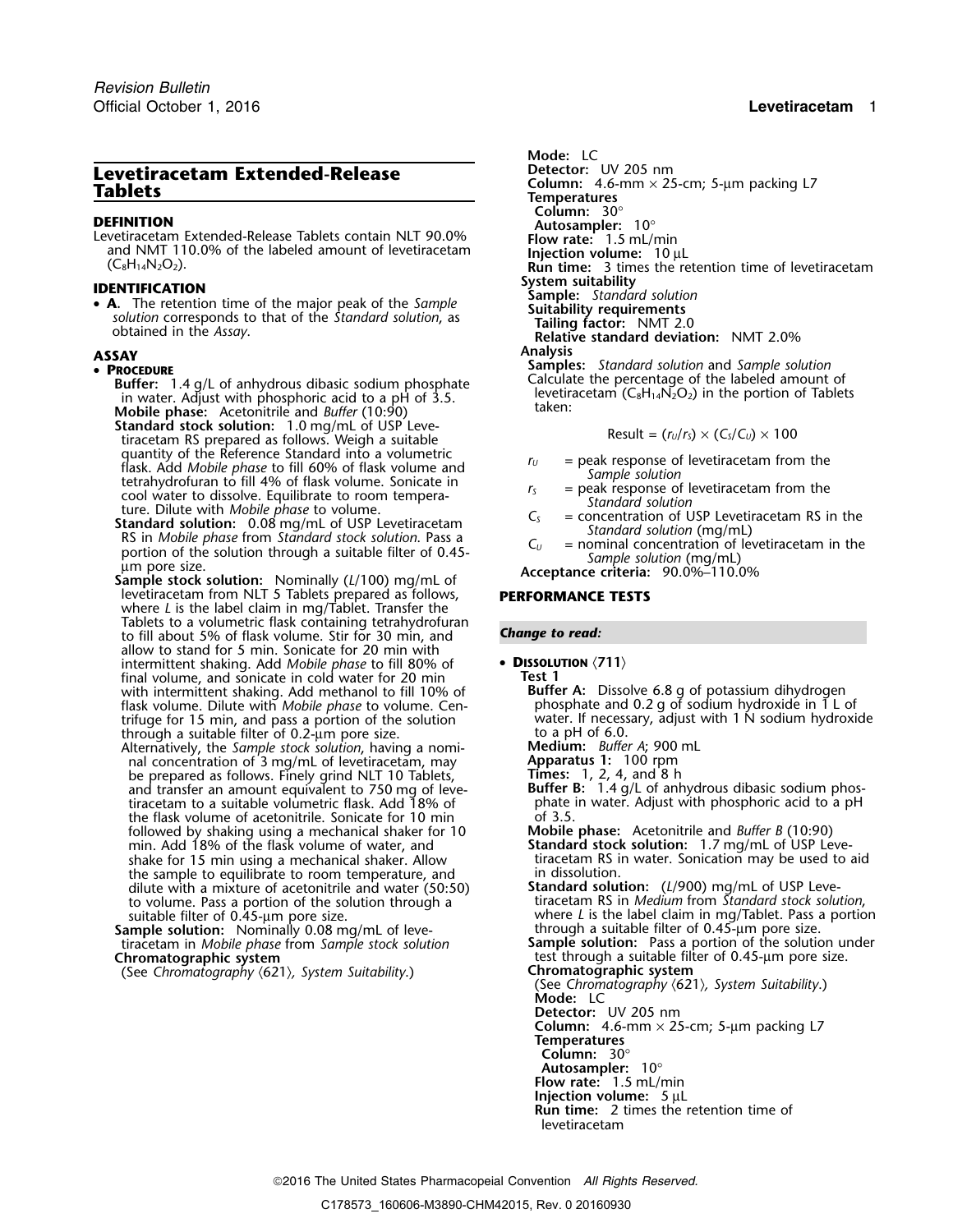**Suitability requirements<br>Tailing factor: NMT 2.0** 

**Samples:** *Standard solution* and *Sample solution* (See *Chrom* Calculate the concentration, *C<sub>i</sub>*, of levetiracetam **Suitable Mode:** LC Calculate the concentration,  $C_i$  of levetiracetam **Mode:** LC **Mode:** LC **Mode:** LC **C**<sub>8</sub>H<sub>14</sub>N<sub>2</sub>O<sub>2</sub>) in *Medium* (mg/mL) after time point *i*: **Detector:** UV 235 nm  $(C_8H_{14}N_2O_2)$  in *Medium* (mg/mL) after time point *i*:

$$
Result_i = (r_U/r_S) \times C_S
$$

- 
- 
- 

Calculate the percentage of the labeled amount of levetiracetam levetiracetam (C<sub>8</sub>H<sub>14</sub>N<sub>2</sub>O<sub>2</sub>) dissolved at each time **System suitability**<br>point (i): **Sample:** Standar

$$
Result_1 = C_1 \times V \times (1/L) \times 100
$$

Result<sub>2</sub> = 
$$
[(C_2 \times V) + (C_1 \times V_5)] \times (1/l) \times 100
$$
 replicate injections

$$
Result_3 = \{(C_3 \times V) + [(C_2 + C_1) \times V_5]\} \times (1/L) \times 100
$$

Result<sub>4</sub> = {
$$
(C_4 \times V)
$$
 + [ $(C_3 + C_2 + C_1) \times V_5$ ]  $\times$  (1/*L*)  $\times$ 

- $C_i$  = concentration of levetiracetam in the portion  $C_5$  = peak response from the *Standard solution* of sample withdrawn at the specified time  $C_5$  = concentration of the *Standard solution* of sample withdrawn at the specified time *C<sub>S</sub>* = concentration point (mg/mL)
- point (mg/mL)<br>= volume of *Medium*, 900 mL
- 
- *<sup>V</sup>* point (*i*): *<sup>S</sup>* = volume of the *Sample solution* withdrawn at each time point and replaced with *Medium* (mL)  $\qquad \qquad \mathsf{Result_1 = C_1 \times V \times (1/l) \times 100}$

**Tolerances:** See *Table 1*.

|--|--|

|            |             | <b>Amount Dissolved</b>  |                                   |                                                                                                                        |
|------------|-------------|--------------------------|-----------------------------------|------------------------------------------------------------------------------------------------------------------------|
| Time Point | Time<br>(h) | 500 mg/<br>Tablet<br>(%) | $750 \text{ ma}$<br>Tablet<br>(%) | Result <sub>3</sub> = $({C_3} \times [V - (2 \times V_5)])$ + $[(C_2 + C_1) \times V_5]) \times (1)$<br>$I \times 100$ |
|            |             | $25 - 45$                | $33 - 53$                         | Result <sub>4</sub> = $({C_4} \times [V - (3 \times V_S)]) + [(C_3 + C_2 + C_1) \times V_S])$                          |
|            |             | $45 - 65$                | $45 - 65$                         | $\times$ (1/L) $\times$ 100                                                                                            |
|            |             | $60 - 80$                | $65 - 85$                         | $=$ concentration of levetiracetam in <i>Medium</i> in                                                                 |
|            |             | NIT 80                   | NIT 80                            | المتحملة القامي ومستحمله والقائدة والمستحدث فالمراجع والمستحدث والملقا                                                 |

The percentages of the labeled amount of leve-<br>
tiracetam (C<sub>8</sub>H<sub>14</sub>N<sub>2</sub>O<sub>2</sub>), dissolved at the times speci-<br>
fied, conform to Dissolution (711), Acceptance Table<br>
2.<br> **Test 2:** If the product complies with this procedure

*2.*

- **Buffer A:** Dissolve 6.8 g of potassium dihydrogen **Table 2**
- 
- 

**Mobile phase:** Acetonitrile and *Buffer B* (5:95). Adjust with phosphoric acid to a pH of 2.0.

*Revision Bulletin* 2 **Levetiracetam** Official October 1, 2016

**System suitability**<br>**Standard solution**<br>**Standard solution**<br>**Standard solution**<br>**Standard solution**<br>**Standard Standard Solution**<br>**Standard Standard Standard Standard Standard Standard Standard Standard Standard Standard S** tiracetam RS in *Medium*, where *L* is the label claim in mg/Tablet **Tailing factor:** NMT 2.0 **Sample solution:** Pass a portion of the solution under **Relative standard deviation:** NMT 2.0% test through a suitable filter of 0.45-µm pore size. Analysis<br>**Samples:** Standard solution and Sample solution **Chromatographic system** (See Chromatography  $(621)$ , System Suitability.) **Columns** Guard:  $4.6$ -mm  $\times$  1-cm,  $4.6$ -mm  $\times$  2-cm, or  $4.0$ mm  $\times$  2-cm; 5-µm packing L1  $r_U$  = peak response from the *Sample solution*<br>  $r_S$  = peak response from the *Standard solution*<br> **Analytical:** 4.6-mm × 5-cm; 5-µm packing L1<br> **Flow rate:** 0.8 mL/min  $r_s$  = peak response from the *Standard solution* **Flow rate:** 0.8 mL/min *C<sub>S</sub>* = concentration of the *Standard solution* **Injection volume:** 10 µL (mg/mL) **Instandant injection volume:** 10 µL **Run time:** 2 times the retention time of  $\delta$ ample: *Standard solution*<br>Suitability requirements  $(T/L) \times 100$  **Tailing factor:** NMT 2.0 **Relative standard deviation:** NMT 1.5% for five **Samples:** *Standard solution* and *Sample solution* Calculate the concentration,  $C_i$ , of levetiracetam (C8H14N2O2) in *Medium* (mg/mL) after time point *i*:  $Result_i = (r_{U}/r_{S}) \times C_{S}$ 

 $r_U$  = peak response from the *Sample solution*<br> $r_S$  = peak response from the *Standard solution* 

*V* = volume of *Medium*, 900 mL Calculate the percentage of the labeled amount of the labeled amount of the labeled amount of the labeled amount of the labeled amount of the labeled amount of the labeled amount of the lab *L* = label claim (mg/Tablet)<br>  $V_s$  = volume of the *Sample solution* withdrawn at point (*i*):<br>
point (*i*):

$$
Result_1 = C_1 \times V \times (1/L) \times 100
$$

 $Result_2 = \{ [C_2 \times (V - V_5)] + (C_1 \times V_5) \} \times (1/L) \times 100$ 

Result<sub>3</sub> = (
$$
\{C_3 \times [V - (2 \times V_3)]\} + [(C_2 + C_1) \times V_3] \times (1/
$$
  
*L*) × 100

<sup>1</sup> <sup>1</sup> 25–45 33–53 Result<sup>4</sup> = ({*C<sup>4</sup>* <sup>×</sup> [*V* <sup>−</sup> (3 <sup>×</sup> *VS*)]} + [(*C3*<sup>+</sup>*C2*<sup>+</sup>*C1*) <sup>×</sup> *VS*])

- $C_i$  = concentration of levetiracetam in *Medium* in the portion of sample withdrawn at time point *i* (mg/mL)
- 
- 
- 

| phosphate and 0.2 g of sodium hydroxide in 1 L of                                                                                                                                                                                                                                                         |                         |             | <b>Amount Dissolved</b>         |                                 |  |
|-----------------------------------------------------------------------------------------------------------------------------------------------------------------------------------------------------------------------------------------------------------------------------------------------------------|-------------------------|-------------|---------------------------------|---------------------------------|--|
| water. If necessary, adjust with 1 N sodium hydroxide<br>to a pH of $6.0$ .<br>Medium: Buffer A: 900 mL<br>Apparatus 1: 100 rpm                                                                                                                                                                           | <b>Time Point</b><br>(D | Time<br>(h) | 500 mg/<br><b>Tablet</b><br>(%) | 750 mg/<br><b>Tablet</b><br>(%) |  |
| <b>Times:</b> $1, 2, 4, and 8 h$                                                                                                                                                                                                                                                                          |                         |             | $22 - 42$                       | $16 - 36$                       |  |
| <b>Buffer B:</b> 2.82 g/L of potassium dihydrogen phos-                                                                                                                                                                                                                                                   |                         |             | $39 - 59$                       | $30 - 50$                       |  |
| phate in water                                                                                                                                                                                                                                                                                            |                         |             | $62 - 82$                       | $50 - 70$                       |  |
| <b>Mobile phase:</b> Acetonitrile and <i>Buffer B</i> (5:95). Adjust<br>$\mathbf{r}$ . The state of the state of the state of the state of the state of the state of the state of the state of the state of the state of the state of the state of the state of the state of the state of the state of th |                         |             | <b>NLT 80</b>                   | <b>NLT 80</b>                   |  |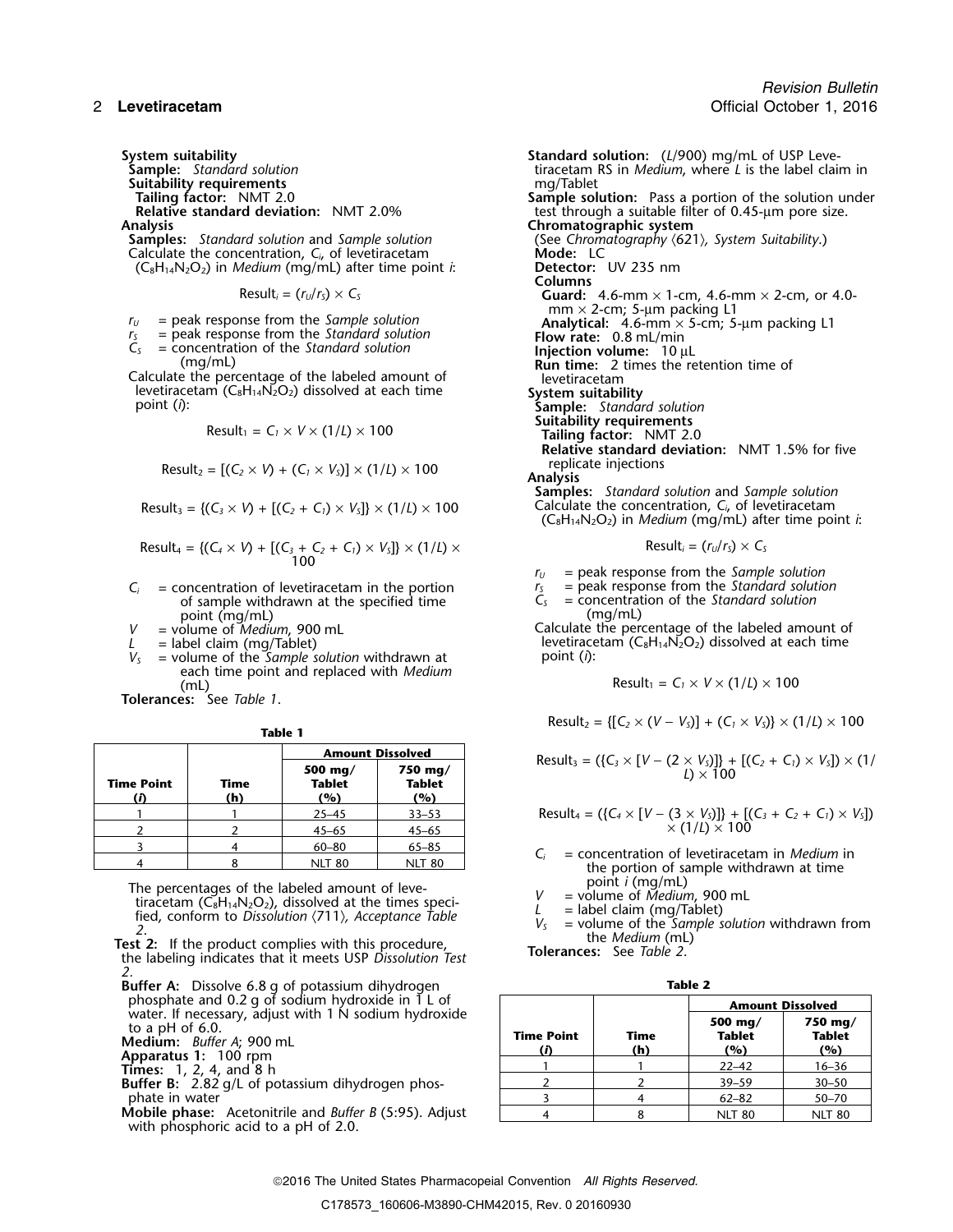The percentages of the labeled amount of leve- **Tolerances:** See *Table 3*. tiracetam ( $\check{C_8}H_{14}N_2O_2$ ), dissolved at the times specified, conform to *Dissolution*  $\langle 711 \rangle$ *, Acceptance Table* **Table** 3

- Test 3: If the product complies with this procedure, the labeling indicates that it meets USP Dissolution Test
- (RB in 1 L of water. Adjust to a pH of 6.0.<br> **Medium:** *Buffer A*; 900 mL
- 
- 
- 
- 
- **Mobile phase:** Acetonitrile and *Buffer B* (15:85)
- tiracetam RS in *Medium*, where *L* is the label claim in
- **Sample solution:** Centrifuge a portion of the solution under test.
- 
- (See *Chromatography* 〈621〉*, System Suitability*.) *4.*
- 
- 
- **Column:** 4.6-mm × 15-cm; 5-μm packing L1<br>**Column temperature:** 30°
- **Flow rate:** 1.5 mL/min
- 

- levetiracetam<br>System suitability
- 
- 
- 
- **Column efficiency:** NLT 1500 theoretical plates known volumer and remaining the remaining remaining filtrate quantitative dual the remaining remaining filtrate quantitative standard deviation: NMT 2.0% for six with *Mediu* **Relative standard deviation:** NMT 2.0% for six replicate injections **Blank:** *Medium*

**Samples:** *Standard solution* and *Sample solution* **Mode:** UV<br>
Calculate the concentration. C. of levetiracetam **Analytical wavelength:** 210 nm Calculate the concentration, *C<sub>i</sub>*, of levetiracetam **Analytical Manalytical Wavelength:** 2010<br>C<sub>e</sub>H<sub>14</sub>N<sub>2</sub>O<sub>2</sub>) in *Medium* (mg/ml) after time point *i* (C8H14N2O2) in *Medium* (mg/mL) after time point *i*: **Analysis**

- *<sup>r</sup><sup>U</sup>* = peak response from the *Sample solution*
- $r<sub>S</sub>$  = peak response from the *Standard solution*
- $\tilde{C}_s$  = concentration of USP Levetiracetam RS in the *Standard solution* (mg/mL)  $A_U$  = absorbance of the *Sample solution*<br>  $A_S$  = absorbance of the *Standard solution*<br>  $A_S$  = absorbance of the *Standard solution*
- Calculate the percentage of the labeled amount of *<sup>A</sup><sup>S</sup>* = absorbance of the *Standard solution* levetiracetam (C<sub>8</sub>H<sub>14</sub>N<sub>2</sub>O<sub>2</sub>) dissolved at each time  $C_5$  = concentrat point (*i*): (mg/mL) point (*i*): (mg/mL)

$$
Result_1 = C_1 \times V \times (1/L) \times 100
$$

$$
Result_2 = \{ [C_2 \times (V - V_5)] + (C_1 \times V_5) \} \times (1/L) \times 100
$$
\n
$$
Result_1 = C_1 \times V \times (1/L) \times 100
$$

Result<sub>3</sub> = (
$$
{C_3 \times [V - (2 \times V_3)]} + [(C_2 + C_1) \times V_3] \times (1)
$$
  
Result<sub>2</sub> =  $[(C_2 \times V) + (C_1 \times V_3)] \times (1/l) \times 100$ 

Result<sub>4</sub> = (
$$
{C_4 \times [V - (3 \times V_3)]}
$$
 + [ $(C_3 + C_2 + C_1) \times V_5$ ])  $\times$   
(1/L)  $\times$  100

- $C_i$  = concentration of levetiracetam in *Medium* in the portion of sample withdrawn at time point  $i$  (mq/mL)
- 
- 
- $L =$  label claim (mg/Tablet)<br>V<sub>2</sub> = volume of the *Sample solution* withdrawn from  $V =$  volume of *Medium*, 900 mL  $V =$  volume of the *Sample solution* withdrawn from  $V =$  the *Medium* (m) the *Medium*  $(mL)$ <sup>'</sup>  $L =$  label claim  $(mg/Ta)$  let

| a | ۱<br>Л |  |
|---|--------|--|

| est 3: If the product complies with this procedure,                                                                                                                                  |                                         |             |                                 | <b>Amount Dissolved</b>         |                                                                                |  |
|--------------------------------------------------------------------------------------------------------------------------------------------------------------------------------------|-----------------------------------------|-------------|---------------------------------|---------------------------------|--------------------------------------------------------------------------------|--|
| the labeling indicates that it meets USP Dissolution Test<br>Buffer A: Dissolve 6.8 g of "potassium dihydrogen<br>phosphate <sub>(RB 1-Oct-2016)</sub> and 0.5 g of sodium hydroxide | Time<br><b>Point</b><br>$\ddot{\Omega}$ | Time<br>(h) | 500 mg/<br><b>Tablet</b><br>(%) | 750 mg/<br><b>Tablet</b><br>(%) | $^{\bullet}$ 1000 mg/<br><b>Tablet</b><br>$($ %) $\bullet$ (RB 1-Oct-<br>2016) |  |
| in 1 L of water. Adjust to a pH of 6.0.<br>Medium: Buffer A; 900 mL                                                                                                                  |                                         |             | $42 - 62$                       | $35 - 55$                       | $\bullet$ 35-55 $\bullet$ <sub>(RB</sub><br>1-Oct-2016)                        |  |
| Apparatus 1: 100 rpm                                                                                                                                                                 |                                         |             | $59 - 79$                       | 50-70                           | $\bullet$ 50-70 $\bullet$ <sub>(RB</sub> )<br>1-Oct-2016)                      |  |
| <b>Times:</b> 1, 2, 4, and $8 h$<br>Buffer B: 7.8 g/L of <i>monobasic sodium phosphate</i>                                                                                           |                                         |             | $78 - 98$                       | $70 - 90$                       | $\bullet$ 70-90 $\bullet$ <sub>(RB</sub><br>1-Oct-2016)                        |  |
| dihydrate $_{\text{CRB 1-Oct-2016}}$ in water. Adjust with sodium<br>hydroxide to a pH of 5.6.                                                                                       |                                         |             | <b>NLT 80</b>                   | <b>NLT 80</b>                   | $\bullet$ NLT 80 $\bullet$ <sub>(RB</sub><br>1-Oct-2016)                       |  |

**Standard solution:** (*L*/900) mg/mL of USP Leve-<br>tiracetam RS in *Medium*, where *L* is the label claim in tiracetam (C<sub>8</sub>H<sub>14</sub>N<sub>2</sub>O<sub>2</sub>), dissolved at the times specimg/Tablet fied, conform to *Dissolution* 〈711〉*, Acceptance Table*

under test.<br> **Chromatographic system**<br> **Chromatographic system Test 4:** If the product complies with this procedure,<br>
the labeling indicates that it meets USP Dissolution **Chromatographic system** the labeling indicates that it meets USP *Dissolution Test*

**Mode:** LC **Buffer:** 6.8 g/L of monobasic potassium phosphate in<br>**Detector:** UV 220 nm **Buffer:** 6.8 g/L of monobasic potassium phosphate in water. Adjust with sodium hydroxide to a pH of 6.0. **Medium:** *Buffer*, 900 mL<br>**Apparatus 1:** 100 rpm<br>**Times:** 1, 2, 4, and 8 h

- **Injection volume:** 10 µL **Standard solution:** (*L*/900) mg/mL of USP Leve-<br>**Run time:** 2 times the retention time of the state of tracetam RS in *Medium*, where *L* is the label clair tiracetam RS in *Medium*, where *L* is the label claim in mg/Tablet
- **Sample solution:** Pass a suitability **Sample solution:** Pass a suitable portion of the solu-<br>**Sample:** Standard solution **Sample:** Standard solution of the solu-**Sample:** *Standard solution*<br> **Sample:** *Standard solution*<br> **Suitability requirements**<br> **Suitability requirements**<br> **Suitability requirements** pore size. Discard the first 3 mL of the filtrate. Dilute a known volume of the remaining filtrate quantitatively
	-
	- **Instrumental conditions**<br>Mode: UV

**Samples:** *Standard solution* and *Sample solution* Result<sub>i</sub> =  $(r<sub>U</sub>/r<sub>S</sub>) \times C_s$  Calculate the concentration,  $C_i$ , of levetiracetam (C8H14N2O2) in *Medium* (mg/mL) after time point *i*:

$$
Result_i = (A_U/A_S) \times C_S
$$

- 
- 

Calculate the percentage of the labeled amount of levetiracetam  $(C_8H_{14}N_2O_2)$  dissolved at each time point (*i*):

$$
Result_1 = C_1 \times V \times (1/L) \times 100
$$

Result<sub>2</sub> = 
$$
[(C_2 \times V) + (C_1 \times V_5)] \times (1/L) \times 100
$$

 $Result_3 = \{ (C_3 \times V) + [(C_2 + C_1) \times V_5] \} \times (1/L) \times 100$ 

Result<sub>4</sub> = {
$$
(C_4 \times V)
$$
 + [ $(C_3 + C_2 + C_1) \times V_5$ ]}  $\times$  (1/*L*)  $\times$   
100

- point *i* (mg/mL)  $C_i$  = concentration of levetiracetam in the portion = volume of *Medium*, 900 mL of sample withdrawn at the specified time *V* = volume of *Medium*, 900 mL<br> *L* = label claim (mg/Tablet) **by** the specified time point (mg/mL)
	-
	-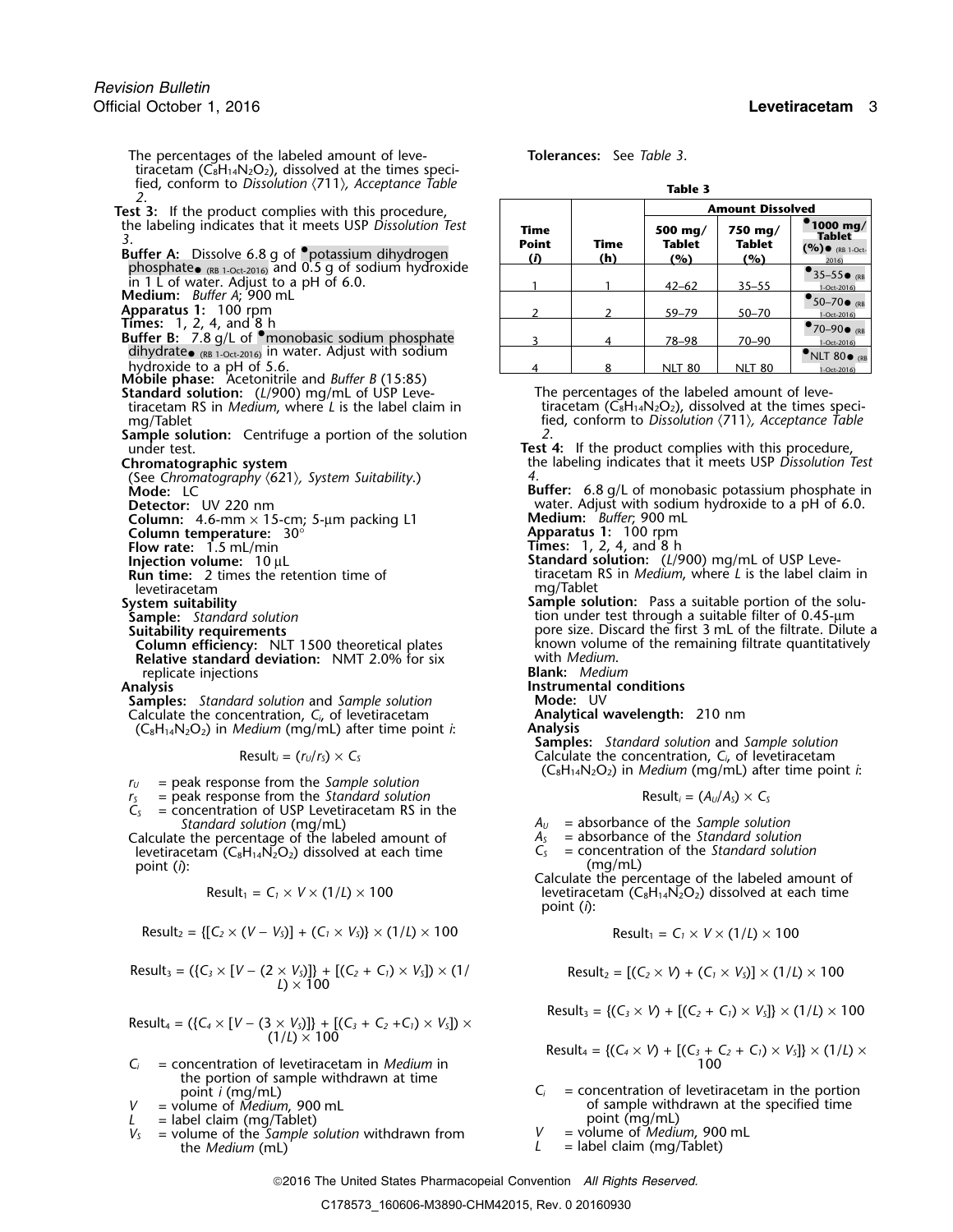$V_s$  = volume of the *Sample solution* withdrawn at  $V_s$  = peak response from the *Standard solution* each time point and replaced with *Medium*  $C_s$  = concentration of USP Levetiracetam RS in each time point and replaced with *Medium*  $\tilde{C}_s$  = concentration of USP Levetiracetam RS in the  $\tilde{C}_s$  = concentration of USP Levetiracetam RS in the  $\tilde{C}_s$ (mL) *Standard solution* (mg/mL)

| ıаı | DI | e |  |
|-----|----|---|--|

|                   |             | <b>Amount Dissolved</b>            |                                 |  |                   | Table 5     |                           |  |
|-------------------|-------------|------------------------------------|---------------------------------|--|-------------------|-------------|---------------------------|--|
| <b>Time Point</b> | Time<br>(h) | 500 mg/<br><b>Tablet</b><br>$($ %) | 750 mg/<br><b>Tablet</b><br>(%) |  | <b>Time Point</b> | Time<br>(h) | <b>Amount Diss</b><br>(%) |  |
|                   |             | $22 - 42$                          | $16 - 36$                       |  |                   |             | <b>NMT 40</b>             |  |
|                   |             | $39 - 59$                          | $30 - 50$                       |  |                   |             | $55 - 80$                 |  |
|                   |             | $62 - 82$                          | $50 - 70$                       |  |                   |             | <b>NLT 75</b>             |  |
|                   |             | <b>NLT 80</b>                      | <b>NLT 80</b>                   |  |                   |             | <b>NLT 85</b>             |  |

The percentages of the labeled amount of leve-<br>tiracetam (C<sub>8</sub>H<sub>14</sub>N<sub>2</sub>O<sub>2</sub>), dissolved at the times speci-<br>tiracetam (C<sub>8</sub>H<sub>14</sub>N<sub>2</sub>O<sub>2</sub>), dissolved at the times specitiracetam  $(\bar{C}_8H_{14}N_2O_2)$ , dissolved at the times speci-<br>fied, conform to Dissolution (711), Acceptance Table fied, conform to Dissolution (711), Acceptance Table fied, conform to *Dissolution* 〈711〉*, Acceptance Table* fied, conform to *Dissolution* 〈711〉*, Acceptance Table 2 2*. .

the labeling indicates that it meets USP *Dissolution Test* the labeling indicates that it meets USP *Dissolution Test 5 6*. .

basic potassium phosphate in water. Adjust with sodium hydroxide to a pH of 6.0.); 900 mL

**Times:** 1, 4, 8, and 12 h **Apparatus 1:** 100 rpm

**Buffer:** 2.7 g/L of monobasic potassium phosphate in **Times:** 1, 2, 4, and 8 h water: 2.7 g/L of monobasic potassium phosphate in **Times:** 1, 2, 4, and 8 h<br>Weble phase: Acetonitrile and water (10:90)

**Standard stock solution:** 2.8 mg/mL of USP Leve- RS in *Medium* prepared as follows. Transfer a suitable volution<br>-tiracetam RS in *Medium* prepared as follows. Transfer quantity of USP Levetiracetam RS to a suitable volu a suitable quantity of USP Levetiracetam RS to a suita-<br>ble volumetric flask. Dissolve in 20% of the flask volume of methanol. Dilute with *Medium* for NLT 5 min. Dilute with *Medium* to volume. to volume.

tiracetam RS in *Medium* from *Standard stock solution*, val, withdraw a known volume of the solution from

**Sample solution:** At each time point withdraw 1 mL solution under the solution under test, and pass it through a suitaof the solution under test, and pass it through a suita-<br>ble filter of 0.45-um pore size.<br>**Chromatographic system** ble filter of 0.45-µm pore size. **Chromatographic system**

(See *Chromatography* 〈621〉*, System Suitability*.) **Mode:** LC

Detector: UV 220 nm<br> **Detector:** UV 220 nm<br> **Column:** 4.6-mm × 15-cm: 5-um packing L11 **Column temperature:** 30° **Column:** 4.6-mm × 15-cm; 5-µm packing L11 **Flow rate:** 1 mL/min

- 
- **Injection volume:**<sup>10</sup> <sup>µ</sup><sup>L</sup> **Injection volume:**<sup>10</sup> <sup>µ</sup><sup>L</sup>

**Run time:** 2 times the retention time of 2 times the retention time of levetiracetam levetiracetam

- 
- **System suitability**<br> **Sample:** Standard solution<br> **Sample:** Standard solution
- 

**Column efficiency:** NLT 4000 theoretical plates **Tailing factor:** NMT 2.0

**Relative standard deviation:** NMT 2.0% for five **Analysis**

**Samples:** *Standard solution* and *Sample solution* (C<sub>8</sub>H<sub>14</sub>N<sub>2</sub>O<sub>2</sub>) in *Medium* (mg/mL) after time point *i*: <br>Calculate the percentage of the labeled amount of Experimentally of the labeled amount of  $S$  levetiracetam ( $C_8H_{14}N_2O_2$ ) in *Medium* (mg/mL) after Result<sub>i</sub> =  $(r_U/r_S) \times C_S$ time point *i*: *<sup>r</sup><sup>U</sup>* = peak response from the *Sample solution*

$$
Result_i = (r_U/r_S) \times C_S \times V \times (1/L) \times 100
$$

 $r_U$  = peak response from the *Sample solution*  $(mg/mL)$ 

**Tolerances:** See *Table 4*. *V* = volume of *Medium*, 900 mL

 $L =$  label claim (mg/Tablet)

**Tolerances:** See *Table 5*.

| ۰.<br>M.<br>۰.<br>× | v<br>v. |
|---------------------|---------|
|---------------------|---------|

|            |             | 500 mg/              | 750 mg/              |                   |                    |                                |
|------------|-------------|----------------------|----------------------|-------------------|--------------------|--------------------------------|
| Time Point | Time<br>(h) | <b>Tablet</b><br>(%) | <b>Tablet</b><br>(%) | <b>Time Point</b> | <b>Time</b><br>(h) | <b>Amount Dissolved</b><br>(%) |
|            |             | $22 - 42$            | 16–36                |                   |                    | <b>NMT 40</b>                  |
|            |             | $39 - 59$            | $30 - 50$            |                   |                    | $55 - 80$                      |
|            |             | $62 - 82$            | $50 - 70$            |                   |                    | <b>NLT 75</b>                  |
|            |             | NIIT RO              | NIT 80               |                   |                    | NLT 85                         |

**Test 5:** If the product complies with this procedure,<br>In the labeling indicates that it meets USP Dissolution Test<br>In the labeling indicates that it meets USP Dissolution Test

- **Medium:** pH 6.0 phosphate buffer (6.8 g/L of mono-<br>basic potassium phosphate in water. Adjust with so-<br>sic sodium phosphate, and 0.23 g of sodium hydroxide in 1 L of water. Adjust with sodium hydroxide or phosphoric acid to a pH of 6.0.); 900 mL **Apparatus 1:** 100 rpm <sup>p</sup>hosphoric acid to a pH of 6.0.); 900 mL
	-
	-
- **Mobile phase:** Acetonitrile and *Buffer* (10:90) **Standard solution:** 0.5 mg/mL of USP Levetiracetam tiracetam RS in *Medium* prepared as follows. Transfer equantity of USP Levetiracetam RS to a suitable volu-<br>a suitable quantity of USP Levetiracetam RS to a suita-<br>metric flask. Add 4% of the flask volume of methanol and 60% of the flask volume of the *Medium*. Sonicate
- **Standard solution: Sample solution:** At the end of specified time inter- (*L*/900) mg/mL of USP Levewhere *L* is the label claim in mg/Tablet the dissolution vessel. Pass a suitable portion of the vertion of the dissolution vessel. Pass a suitable portion of the sample solution: At each time point withdraw 1 mL

(See Chromatography  $\langle 621 \rangle$ , System Suitability.)<br>**Mode:** LC

- **Detector:** UV 230 nm
- 
- 
- 
- **Flow rate:** 0.9 mL/min<br>**Injection volume:** 10 µL
- 
- 
- 
- **Sample:** *Standard solution* **Sample:** *Standard solution*
- **Suitability requirements Suitability requirements**
	-

**Tailing factor:** NMT 1.5 **Relative standard deviation:** NMT 2.0%

replicate injections **Samples:** *Standard solution* and *Sample solution*<br>Calculate the concentration, *C<sub>i</sub>*, of levetiracetam **Analysis** Calculate the concentration, *C<sup>i</sup>*, of levetiracetam

- 
- $r_s$  = peak response from the Standard solution<br> $C_s$  = concentration of the Standard solution
-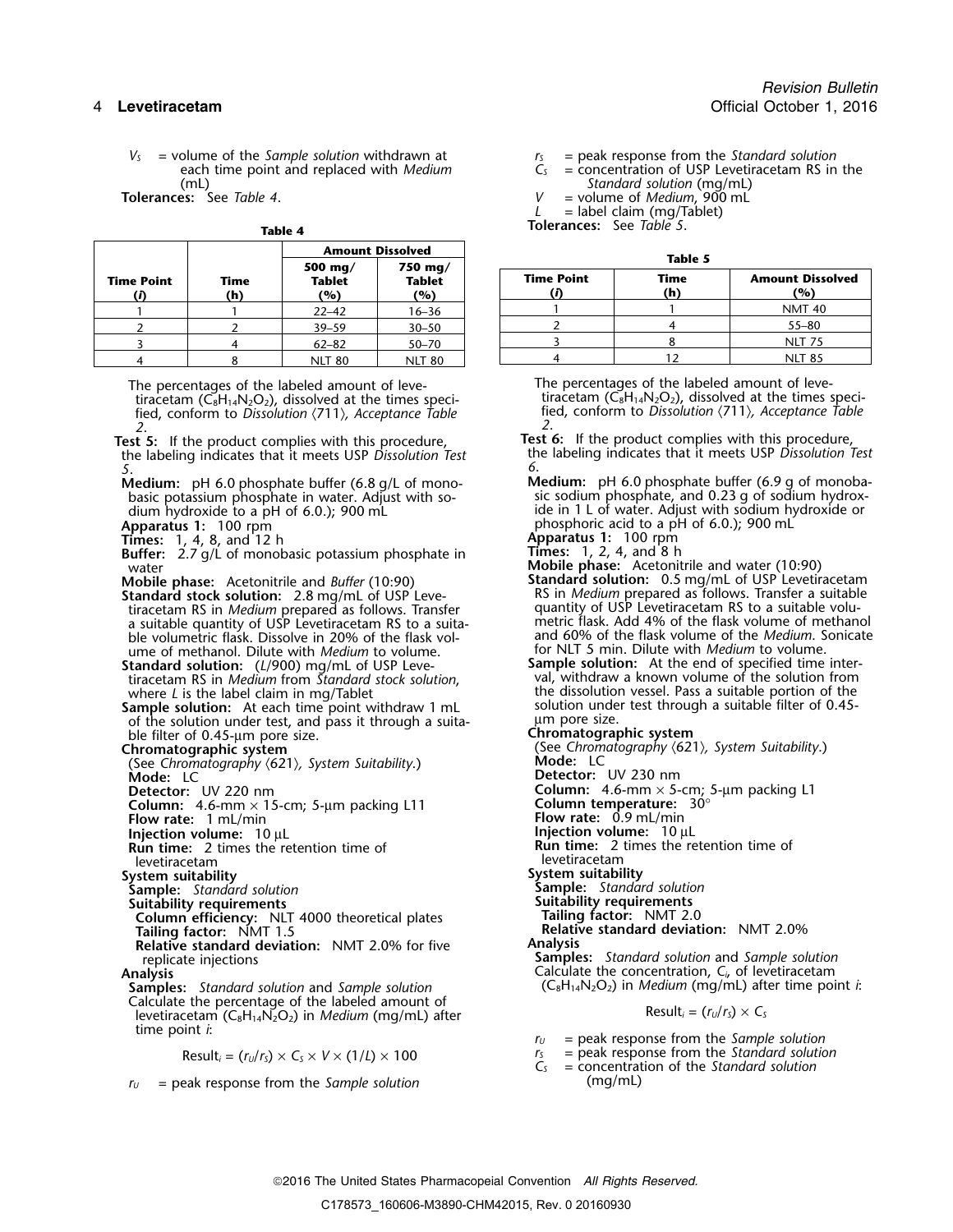Calculate the percentage of the labeled amount of **System suitability**<br>levetiracetam (C<sub>8</sub>H<sub>14</sub>N<sub>2</sub>O<sub>2</sub>) dissolved at each time **Sample:** Standard solution levetiracetam  $(C_8H_{14}N_2O_2)$  dissolved at each time point *(i)*:

$$
Result_1 = C_1 \times V \times (1/L) \times 100
$$

Result<sub>2</sub> = {[
$$
C_2 \times (V - V_S)
$$
] + ( $C_1 \times V_S$ )}  $\times$  (1/ $L$ )  $\times$  100

$$
Result_3 = (\{C_3 \times [V - (2 \times V_5)]\} + [(C_2 + C_1) \times V_5]) \times (1/\n\qquad \qquad \text{Result}_i = (r_U/r_s) \times D \times C_5
$$

Result<sub>4</sub> = (
$$
\{C_4 \times [V - (3 \times V_5)]\} + [(C_3 + C_2 + C_1) \times V_5]\}
$$
 ×  $(1/L) \times 100$ 

- $C_i$  = concentration of levetiracetam in *Medium* in (mg/mL)<br>the portion of sample withdrawn at time<br>point *i* (mg/mL)<br> $V$  = volume of *Medium*, 900 mL and time<br>point *i* (ng/mL)<br>point (*i*):
- 
- 
- *L* = label claim (mg/Tablet)<br>*V<sub>S</sub>* = volume of the *Sample solution* withdrawn from the solution under test (mL)<br>Tolerances: See Table 6.

| M.<br>٠ |  |
|---------|--|
|---------|--|

| <b>Time Point</b> | Time<br>'n | <b>Amount Dissolved</b><br>(%) |
|-------------------|------------|--------------------------------|
|                   |            | $25 - 45$                      |
|                   |            | $45 - 65$                      |
|                   |            | $60 - 80$                      |
|                   |            | NIT 80                         |

The percentages of the labeled amount of leve-<br>tiracetam (C<sub>8</sub>H<sub>14</sub>N<sub>2</sub>O<sub>2</sub>), dissolved at the times speci-<br>fied, conform to Dissolution  $\langle 711 \rangle$ , Acceptance Table<br>**Tolerances:** See Table 7. *2*.

**•.Test 7:** If the product complies with this procedure, **Table 7** the labeling indicates that it meets USP Dissolution Test

**Standard solution:** 0.55 mg/mL of USP Levetiracetam • **UNIFORMITY OF**<br>RS in *Buffer A*. Sonication may be used to aid in requirements RS in *Buffer A*. Sonication may be used to aid in requireme<br>dissolution.<br>**Sample solution:** Pass a suitable portion of the solu-**NIPURITIES** 

**Sample solution:** Pass a suitable portion of the solu-**IMPURITIES**<br>tion under test through a suitable filter of 0.45-um **• ORGANIC IMPURITIES** tion under test through a suitable filter of 0.45-µm **• ORGANIC IMPURITIES**<br>pore size. Discard the first 5 mL. Dilute a suitable vol-<br>Solution A: Dilute 2 mL of phosphoric acid with water pore size. Discard the first 5 mL. Dilute a suitable vol-**Solution A: Solution A:** Dilute 2 mme of the filtrate with *Medium* as needed. ume of the filtrate with *Medium*, as needed.<br>Chromatographic system

- 
- 
- 
- **Column temperature:** 30<sup>°</sup><br>Flow rate: 1 mL/min
- 
- 
- 

point *(i)*: **Suitability requirements Tailing factor:** NMT 2.0 **Relative standard deviation:** NMT 2.0% Analysis<br>Samples: Standard solution and Sample solution Calculate the concentration,  $C_i$ , of levetiracetam  $(C_8H_{14}N_2O_2)$  in *Medium* (mg/mL) after time point *i*:

$$
Result_i = (r_U/r_S) \times D \times C_S
$$

 $r_U$  = peak response from the *Sample solution*<br> $r_S$  = peak response from the *Standard solution* 

 $r_s$  = peak response from the Standard solut<br>  $D =$  dilution factor, as needed<br>  $C_s =$  concentration of the Standard solution

$$
Result_1 = C_1 \times V \times (1/L) \times 100
$$

 $\text{Result}_2 = C_2 \times V \times (1/L) \times 100 + \text{Result}_1$ 

 $Result_3 = C_3 \times V \times (1/L) \times 100 + Result_2$ 

 $Result_4 = C_4 \times V \times (1/L) \times 100 + Result_3$ 

 $C_i$  = concentration of levetiracetam in the portion of sample withdrawn at the specified time point (mg/mL)  $V$  = volume of *Medium*, 230 mL

| the labeling indicates that it meets USP Dissolution Test                                                       |                                                |             | <b>Amount Dissolved</b>         |                                 |
|-----------------------------------------------------------------------------------------------------------------|------------------------------------------------|-------------|---------------------------------|---------------------------------|
| Medium: Acetate buffer, pH 4.5, prepared as follows.<br>Dissolve 3.0 g of sodium acetate in 1 L of water and    | <b>Time Point</b><br>(D                        | Time<br>(h) | 500 mg/<br><b>Tablet</b><br>(%) | 750 mg/<br><b>Tablet</b><br>(%) |
| add 1.4 mL of glacial acetic acid. Adjust with 5 N so-<br>dium hydroxide or glacial acetic acid to a pH of 4.5; |                                                |             | $15 - 35$                       | $10 - 30$                       |
| 230 mL.                                                                                                         |                                                |             | $30 - 50$                       | $25 - 45$                       |
| Apparatus 3: 15 dips per min, with suitable screens                                                             |                                                |             | $50 - 75$                       | $45 - 70$                       |
| Times                                                                                                           |                                                |             | <b>NLT 80</b>                   |                                 |
| For 500-mg Tablets: $1, 2, 4$ , and 8 h                                                                         |                                                | 10          |                                 | <b>NLT 80</b>                   |
| For 750-mg Tablets: 1, 2, 4, and 10 h<br>Buffer: 13.6 g/L of monobasic potassium phosphate                      | The percentages of the labeled amount of leve- |             |                                 |                                 |

in water. Adjust with 5 N sodium hydroxide to a pH<br>of 6.0.<br>**Mobile phase:** Methanol and *Buffer* (15:85)<br> $\frac{3.6 \times 10^{11} \text{ m/s}}{2.6 \times 10^{16} \text{ m/s}}$ <br> $\frac{3.6 \times 10^{11} \text{ m/s}}{2.6 \times 10^{16} \text{ m/s}}$ <br> $\frac{3.6 \times 10^{11} \text{ m/s}}{2.6 \times 1$ • (RB 1-Apr-2016)

**Chromatographic system**<br>
(See Chromatography (621), System Suitability.) **Diluent:** Acetonitrile and Solution A (5:95) (See *Chromatography* 〈621〉*, System Suitability*.) **Buffer:** 1.4 g/L of anhydrous dibasic sodium phosphate in water. Adjust with phosphoric acid to a pH of 3.5. **Detector:** UV 210 nm **Mobile phase:** Acetonitrile and *Buffer* (5:95). To each L

**Column:** 4.6-mm × 10-cm; 3-µm packing L1 of the mixture, add 1 g of sodium 1-hexanesulfonate<br> **Column temperature:** 30° **System suitability solution:** 0.3 mg/mL of USP Leve-

**Injection volume:** 10 µL **invertion colluming the state of the state of the required amount of USP Levetiracetam RS in 109<br>Run time: 2 times the retention time of <b>the state of the required amount of USP** Levetiracetam RS the required amount of USP Levetiracetam RS in 10% levetiracetam of the final volume of 0.1 N potassium hydroxide. Let

2016 The United States Pharmacopeial Convention *All Rights Reserved.*